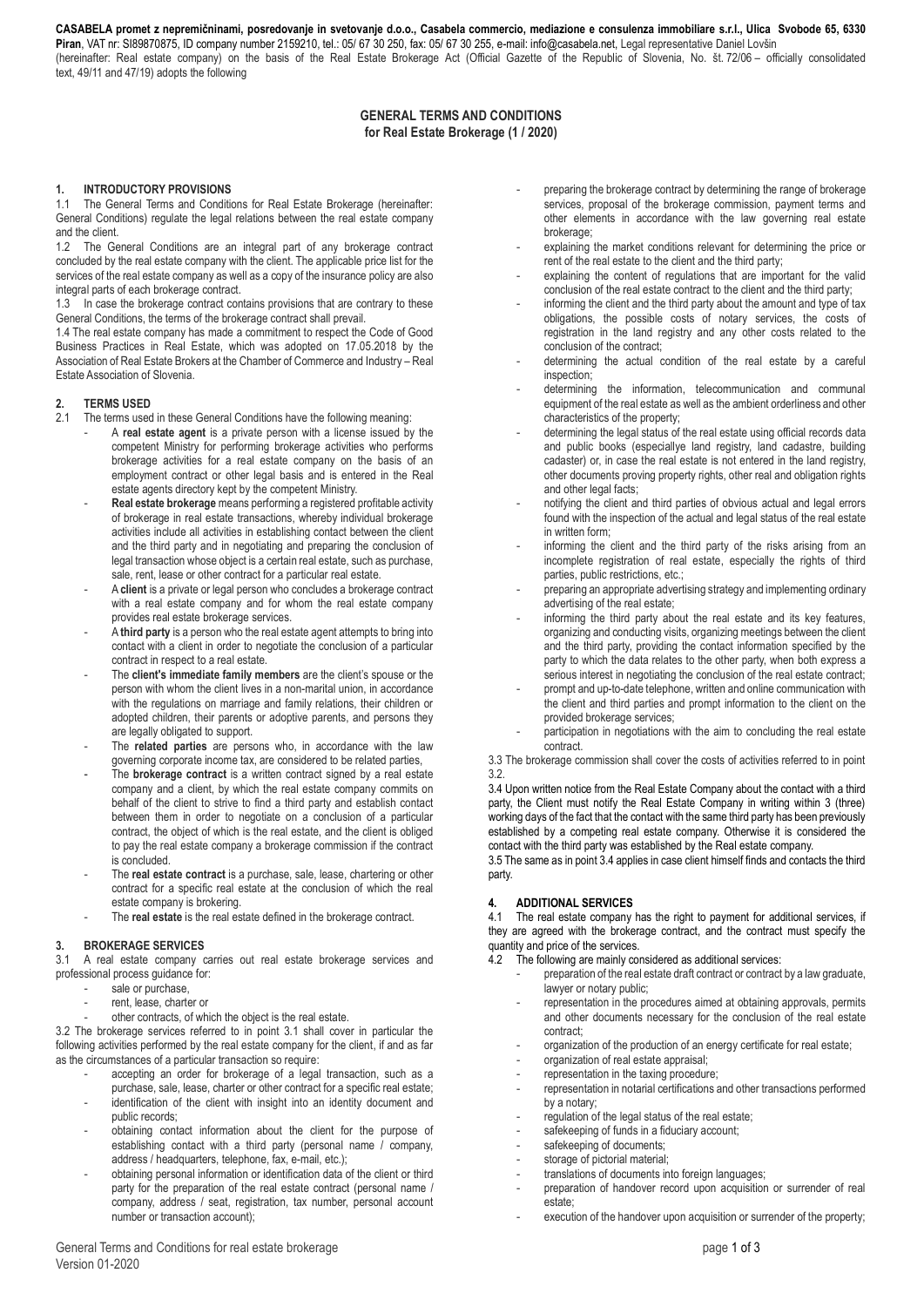- informing the condominium manager and suppliers about the change of the owner or the payer;
- negotiating related transactions;

4.3 Prices for additional services are specified in the applicable price list of the real estate company and/or the price list of the external contractor.

4.4 The real estate company is entitled to payment for the additional services provided even if the real estate contract has not been concluded.

#### **5. BROKERAGE COMMISSION**

5.1. The real estate company and the client agree on the amount of the brokerage fee with the brokerage contract.

5.2 In case of purchase or sale of the same real estate the agreed brokerage commission cannot exceed 4% of the contract price. However, this limit shall not apply if the contractual value of the real estate is less than 10,000.00 euro.

5.3 In case of lease or rent of the same real estate the brokerage commission cannot exceed 4% of the contract value, whilst it cannot exceed the amount of one month's rent and not be lower than 150 euros, but the restriction does not apply when the client is a company. The contract price for rental transactions is the product of the amount of the monthly rent and the number of months for which the property is rented out.

5.4 The brokerage commission does not include value added tax (hereinafter: VAT), and it is therefore necessary to increase the invoice amount accordingly.

5.5 In the event that the real estate company does not perform any of the transactions referred to in point 3 of these General Conditions due to the circumstances of the individual case or at the express request of the client, the client cannot request a reduction of the brokerage commission.

5.6 Notary fees, taxes, court and administrative fees, fees for certificates and licenses required for a valid conclusion of the real estate contract, and the costs of additional services referred to in point 4 of these General Terms are not included in the brokerage commission.

5.7 The real estate company acquires the right to the brokerage commission when the real estate contract is concluded.

5.8 The real estate company cannot demand even a part of the brokerage commission before conclusion of the real estate contract.

5.9 The real estate company charges the brokerage commission to the client based on the concluded brokerage contract.

5.10 The real estate company has the right to a full payment even if the client or the third party subsequently withdraw from the concluded real estate contract.

5.11 The real estate company and the client may agree that the real estate company, in accordance with the conditions referred to in Article 25.a of the Real Estate Brokerage Act (Official Gazette of the Republic of Slovenia, No. št. 72/06 – officially consolidated text, 49/11 and 47/19), has the right to the brokerage commission, even when the client itself finds a third party to conclude the real estate contract with.

5.12 The real estate company is entitled to the brokerage commission also in cases where the client or his close family member or related party concludes the real estate contract with a third party with whom the contact was established by the real estate company and the contract was concluded within six months of termination of the brokerage contract.

## **6. EXPENSES REIMBURSEMENT**

6.1 If the real estate company does not have the right to the brokerage commission, they may agree with the client in the brokerage contract on the reimbursement of the actual expenses incurred to the real estate company in connection with provided brokerage services, in case the client:

- establishes contact with the third party, with whom he concludes the real estate contract, itself,
- concludes the real estate contract with the brokerage of other real estate companies,
- unilaterally terminates the brokerage contract before the expiration of its validity period.

6.2. The actual costs charged by the real estate company to the clients for the real estate brokerage services may not exceed 150 euros, excluding VAT.

#### **7. PROTECTION OF THE INTEREST OF THE CLIENT AND THE THIRD PARTY**

7.1 When providing real estate brokerage services, the real estate company must properly inform the client of all circumstances that are relevant to the realization of the client's interests.

7.2 The real estate company must adequately protect also the interests of the third party with whom it has established contact with the client for the purpose of negotiating the real estate contract and act impartially, unless it represents only the client's interests by express agreement with the client. When a real estate company, through agreement with a client or investor only protects the interests of its client, it must clearly and in written notify the third party with whom it established contact about that fact.

7.3 When a real estate company performs brokerage services for a client who wishes to remain anonymous, the real estate company is not obliged to reveal the client's identity to a third party who wishes to enter into a legal transaction with the client, until the conclusion of the real estate contract.

## **8. FIDUCIARY ACCOUNT**

The real estate company may only accept funds for safekeeping from the client or the third party in connection with the execution of the real estate contract if it has

a concluded contract with the bank for the management of a fiduciary account and if the client or the third party authorizes it in writing.

## **9. LIABILITY INSURANCE**

9.1 The real estate company has insured professional liability for damages. The insurance covers the liability for damage that could occur to the client or the third party by violating the brokerage contract in the territory of the Republic of Slovenia. The name of the insurance company, the number of the insurance policy and the sum insured are stated in the brokerage contract.

## **10. EXCLUSIVE BROKERAGE CONTRACT**

10.1. In case the client and the Real Estate Company conclude an exclusive brokerage contract for a specific real estate, the client may not conclude a brokerage contract with a competing real estate company or advertise or sell the same real estate to anyone else during the validity period of the contract.

## **11. TRANSFER OF BROKERAGE SERVICES**

11.1 The real estate company may, with the agreement of the client, transfer the brokerage services to other real estate companies.

11.2 In case of transferring brokerage services to another real estate company, the client remains in a contractual relationship only with the real estate company with which he concluded the brokerage contract, and the real estate company must provide the client with a list of real estate companies to which the services are transferred.

## **12. OTHER OBLIGATIONS OF THE CLIENT**

12.1 The client must provide the real estate company with all available documentation related to the subject real estate (especially proof of ownership, land registry statement, contracts, building permit, location information and all other documents).

12.2 The client guarantees the truthfulness, accuracy and completeness of the data or documentation provided.

12.3 The client must notify the real estate company in writing immediately, but within 8 (eight) days after the change at the latest, of any change of its interests (asking price, date of availability of the real estate, etc.) and of any change in the actual or legal condition of the real estate.

12.4 In case the client also markets the property himself or with competing real estate companies, the client will market the property under the same conditions as agreed with the brokerage contract.

12.5 In case the client itself or through a competing real estate company finds a third party with whom he concludes the real estate contract or pre-contract, he should inform the real estate company about the fact and hand it over a copy of such contract without delay but no later than within 8 (eight) days after the conclusion of such contract.

## **13. UNFAIR ACTIONS OF THE CLIENT**

13.1 The client is obliged to compensate the real estate company for any damage that it incurs as a result of the client's breach of contractual obligations.

13.2 The following actions of the client are mainly considered as serious violations of the brokerage contract:

- the client prevents the real estate company from conducting viewing of the real estate without reasonable grounds;
- the client violates the exclusivity agreement of the brokerage contract;
- the client markets the real estate himself or with other real estate companies on terms more favorable than those agreed with the brokerage contract;
- the client does not inform the real estate company in time about the conclusion of the real estate contract or pre-contract with the third party he finds, or fails to deliver in time a copy of the said contract;
- the client, contrary to good faith and honesty, does not enter into negotiations for the conclusion of the real estate contract or refuses, without good reason, to conclude the contract with a third party with whom the real estate company established contact;
- the client provides to the third parties information and data which are confidential and considered professional secrecy.

## **14. THE RIGHT TO OBTAIN INFORMATION**

14.1 In case the client withdraws from the brokerage contract or does not conclude the real estate contract, the real estate company can make inquiries about a potentially concluded other real estate contract.

#### **15. OBLIGATIONS UNDER THE PREVENTION OF MONEY LAUNDERING AND TERRORIST FINANCING ACT**

15.1 In accordance with the Prevention of Money Laundering and Terrorist Financing Act in case of concluding business relationships and transactions above the statutory amount and in other cases stipulated by regulations, a real estate company must carry out a client review which includes:

- identifying the customer and verifying its identity;
- determining the actual owner of the client if the client is a legal person;
- obtaining information on the purpose and intended nature of the business relationship or transaction and other information required by law;
- regular careful monitoring of the client's business activities with the real estate company.